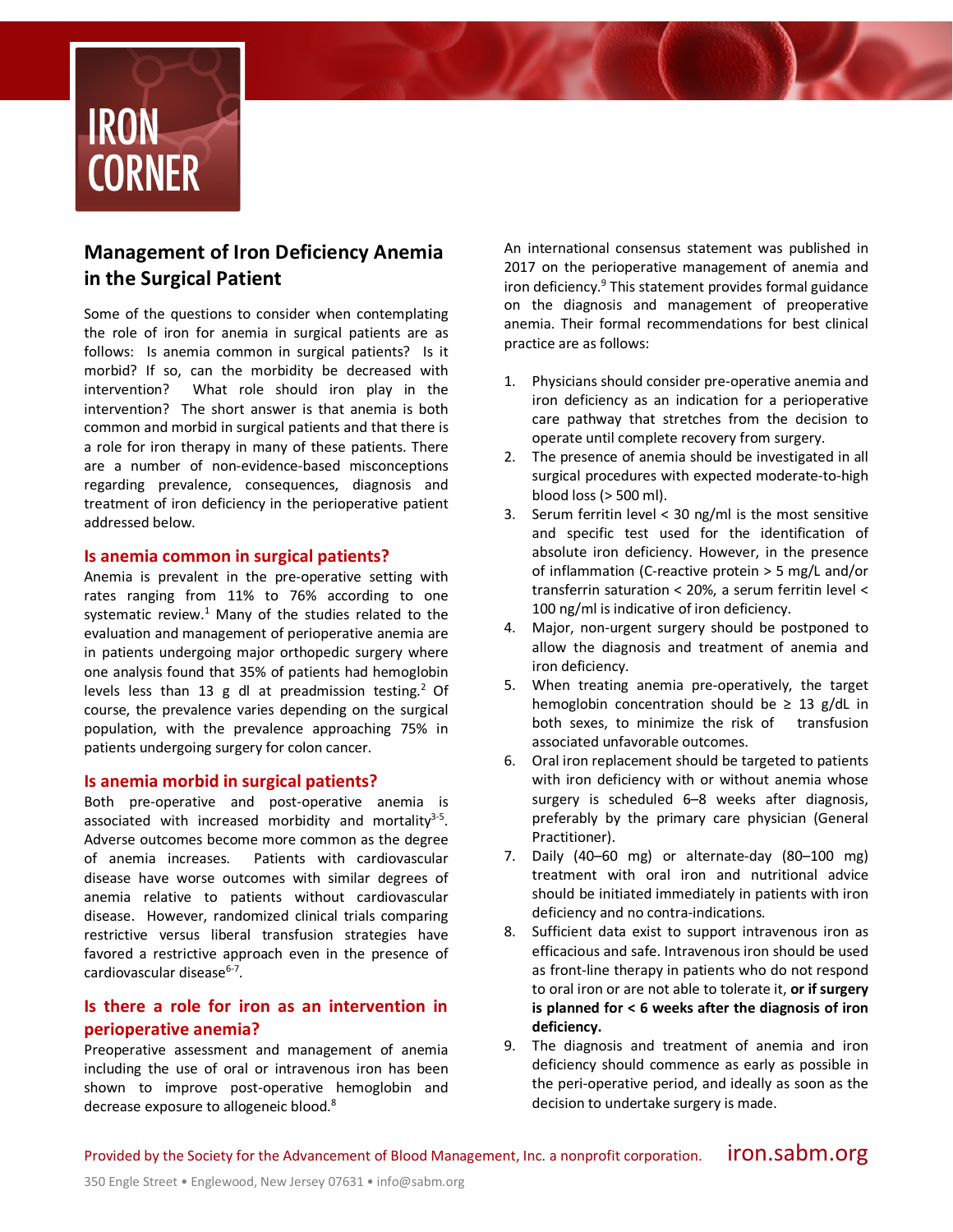

The preponderance of published evidence indicates that intravenous iron is safe, supporting a greater and earlier role in treating iron deficiency and **raising the question of whether parenteral iron should be considered frontline therapy in situations where oral iron will predictably fail** (e.g. when there is an inflammatory comorbidity. Time to surgery is rarely greater than 4-6 weeks in the United States, also suggesting a greater role for intravenous iron.

It is worth noting that we know even less about the optimal approach in patients with post operative anemia who were not anemic preoperatively. Anemia is common after major surgery. Multiple small studies have failed to show a benefit with postoperative oral iron supplementation. $11-15$  However, this shouldn't be surprising as we know that oral iron absorption may be compromised by inflammation in the postoperative setting.<sup>16,17</sup> It stands to reason that there is a role for parenteral iron in certain post-operative populations. A small study looking at IV iron with or without recombinant erythropoietin in post-operative anemia without preoperative anemia did show an increase in erythropoiesis at post operative day 7 although no change in hemoglobin.16

In a recent review of intravenous iron for treatment of anemia in the 3 perisurgical phases, Peters et al note that anemia at discharge was associated with a severitydependent, increased risk for 30-day readmission.<sup>18</sup> Postoperative anemia was found to be common: the PREPARE study included in the review revealed a prevalence of 83.3% in 1534 orthopedic patients who were preoperatively non-anemic.

A small number of studies in patients undergoing a variety of different surgical procedures have shown an increase in erythropoiesis and hemoglobin and, in some studies, a reduction in transfusion. Altogether the number of trials is still low and further research is needed to give a distinct recommendation for postoperative intravenous iron treatment.<sup>18</sup> However, the risks of intravenous iron appear low while the incidence of persistent anemia and iron deficiency is high. Further, the risks of anemia and iron deficiency are well described, arguing for post-operative intervention and follow-up after discharge to ensure postoperative anemia does not persist.

### **December 2018**

#### **References:**

- 1. Shander A, Knight K, Thurer R, Adamson J, Spence R. Prevalence and outcomes of anemia in surgery: a systematic review of the literature. Am J Med. 2004 Apr 5; 116 Suppl 7A: 58S-69.
- 2. Bierbaum BE, Callaghan JJ, Galante JO, et al. An analysis of blood management in patients having a total hip or knee arthroplasty. J Bone Joint Surg Am. 1999; 81:2–10.
- 3. Wu WC, Schifftner TL, Henderson WG, et al. Preoperative hematocrit levels and postoperative outcomes in older patients undergoing noncardiac surgery. J Am Med Assoc. 2007;297:2481– 8.
- 4. Carson JL, Noveck H, Berlin JA, Gould SA. Mortality and morbidity in patients with very low postoperative Hb levels who decline blood transfusion. Transfusion.2002; 42(7): 812-8.
- 5. Carson JL, Duff A, Poses RM, Berlin JA, Spence RK, Trout R, Noveck H, Strom BL. Effect of anaemia and cardiovascular disease on surgical mortality and morbidity. Lancet. 1996 19; 348(9034): 1055- 60.
- 6. Hebert Wells G, Blajchman MA et al. A multicenter, randomized, controlled clinical trial of transfusion requirements in critical care. N Engl J Med. 1999 Feb 11; 340(6): 409-17.
- 7. Carson JL, Terrin ML, Noveck H, et al Liberal or restrictive transfusion in high-risk patients after hip surgery. N Engl J Med.2011 Dec 29; 365(26): 2453-62.
- 8. Enko D, Wallner F, Avon-Goedecke A, et al. The Impact of an Algorithm-Guided Management of Preoperative Anemia in Perioperative Hemoglobin Level and Transfusion of Major Orthopedic Surgery Patients,"Anemia, vol. 2013, Article ID 641876, 9 pages, 2013.
- 9. Munoz M et al. International consensus statement on the perioperative management of anaemia and iron deficiency. Anaesthesia 2017 DOI: 10.1111/anae.13773
- 10. Goodnough LT, Maniatis A et al. Detection, evaluation, and management of preoperative anaemia in the elective orthopaedic surgical patient: NATA guidelines. Br J Anesth 2011;106:13
- 11. Crosby L, Palarski VA, Cottington E, Cmolik B. Iron supplementation for acute blood loss anemia after coronary artery bypass surgery: a randomized,placebo-controlled study. Heart Lung. 1994 Nov-Dec;23(6):493-9.
- 12. Weatherall M, Maling TJ. Oral iron therapy for anaemia after orthopaedic surgery: randomized clinical trial. ANZ J Surg. 2004 Dec;74(12):1049-51.
- 13. Parker MJ. Iron supplementation for anemia after hip fracture surgery: A randomized trial of 300 patients. J Bone Joint Surg Am 2010; 92:265.
- 14. Sutton PM, Cresswell T, Livesey JP, et al: Treatment of anaemia after joint surgery. J Bone Joint Surg Br 2004; 86:31-33.
- 15. Lau et al. Iron supplementation for postoperative anaemia following major paediatric orthopaedic surgery. Ann R Col Surg Engl 2007; 89:44.

Provided by the Society for the Advancement of Blood Management, Inc. a nonprofit corporation.  $i$  if On.Sabm.org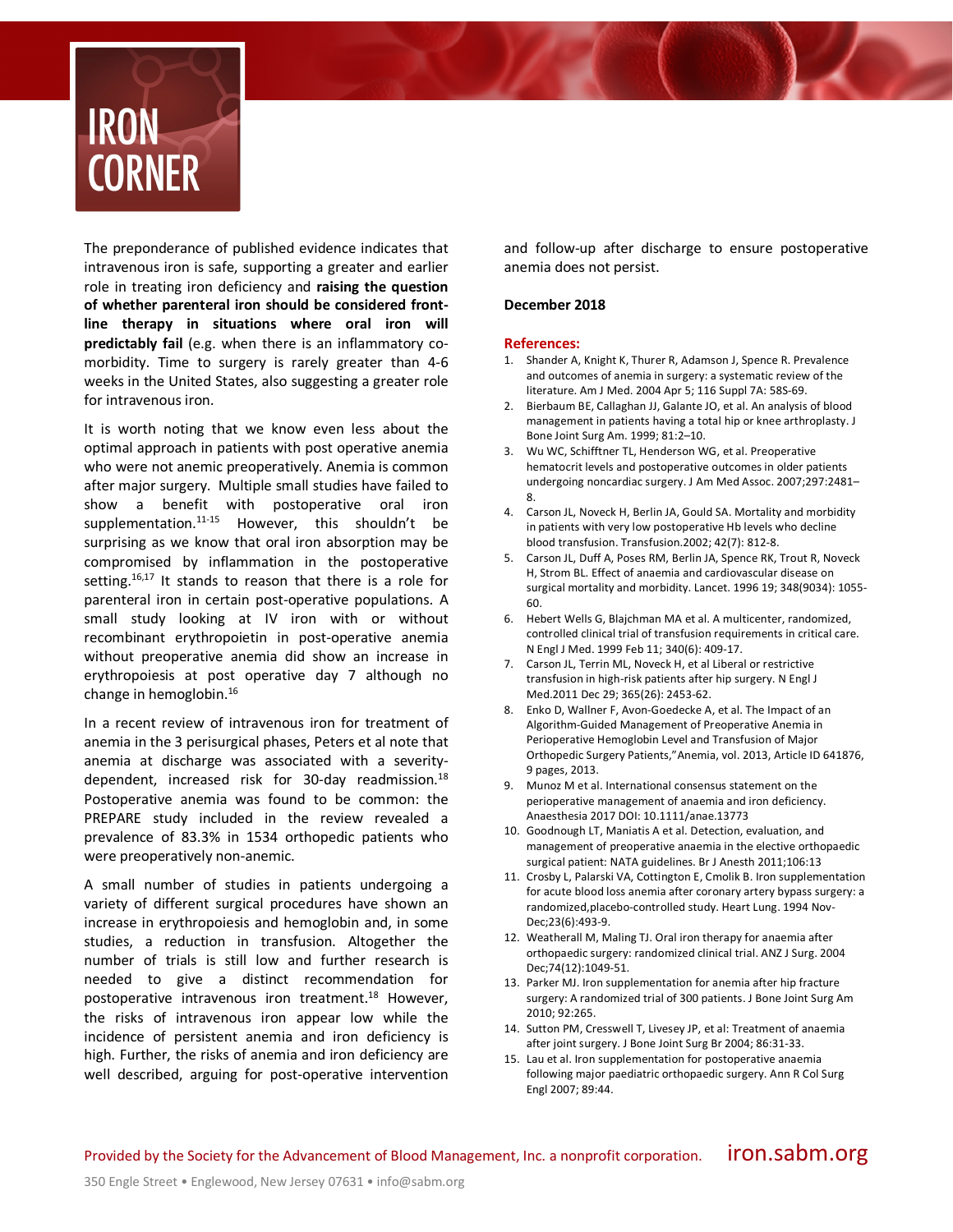

- 16. Karkouti et al. Intravenous iron and recombinant erythropoietin for the treatment of postoperative anemia.Can J Anesth 2006;53:11
- 17. Weiss G, Goodnough LT. Anemia of chronic disease. N Engl J Med. 2005 Mar10; 352(10): 1011-23.
- 18. Peters F et al. Intravenous Iron for Treatment of Anemia in the 3 Perisurgical Phases: A review and Analysis of the Current Literature. Anesth Analg 2017. DOI: 10.1213/ANE.0000000000002591